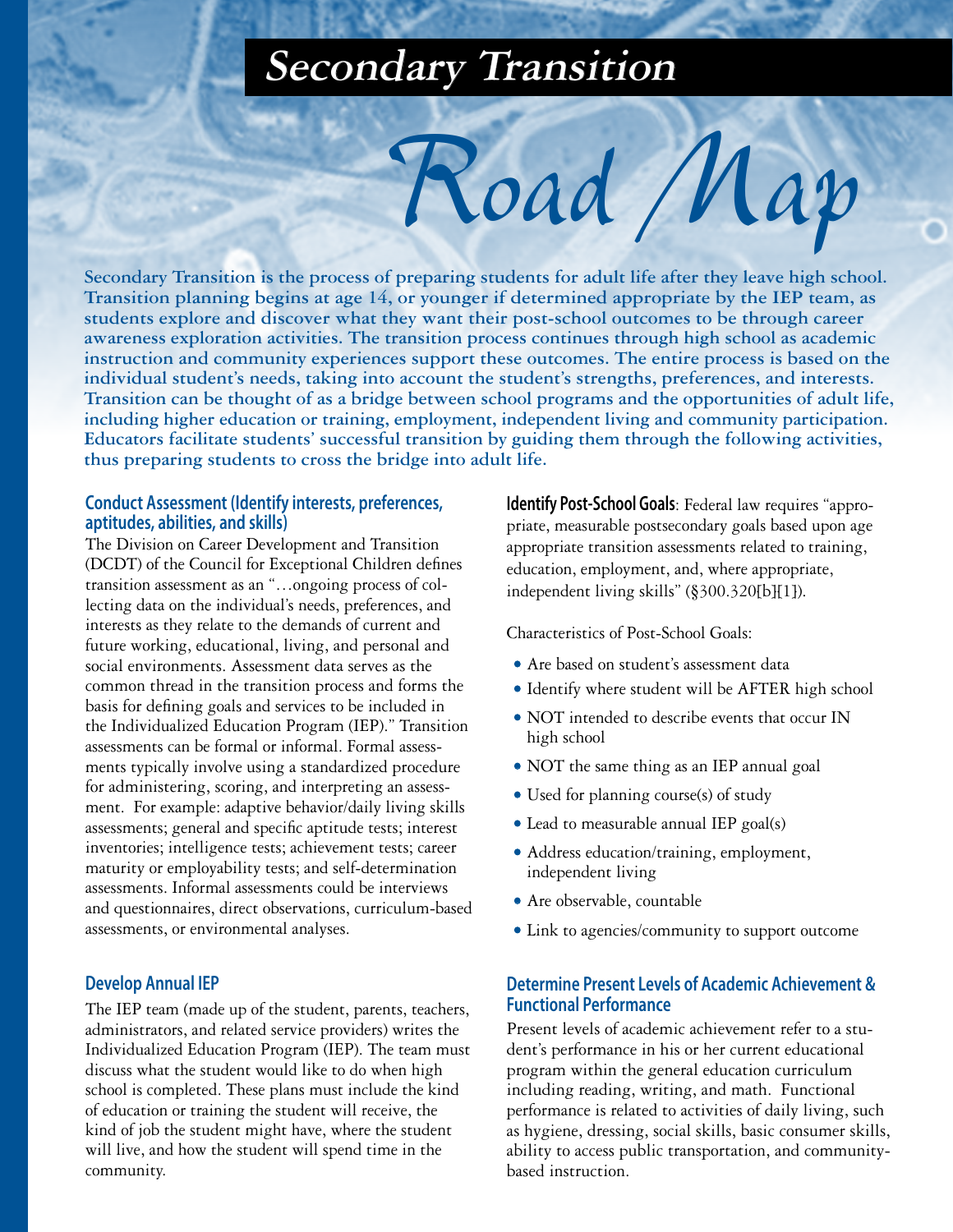Characteristics of Present Levels:

- Include statements of academic and functional skills as they relate to post-school goals
- Provide the baseline for development of annual goals
- Identify student strengths and prioritize needs
- Are measurable and observable
- Guide development of other areas of the IEP
- Describe effect of the student's disability on performance

**Select Courses of Study:** Courses of study refer to the list of academic courses that the students will complete each year that support the achievement of their individual post-school goals.

Characteristics of Courses of Study:

- Support post-school goals
- Focus on improving academic and functional achievement
- Facilitate movement from school to post school by aligning curriculum with identified transition outcomes
- Should promote graduation by meeting district standards
- Combined from first year to final year of transition planning = coordinated set of activities

**Choose Related Activities (Transition services, activities, and agency linkages)**: Transition services and activities refer to the list of related activities that students will complete each year that support the achievement of their individual post-school goals. The person(s)/ agency responsible are those key people, businesses, governmental and private agencies, educational staff, and organizations that together promote students' pursuit of successful outcomes during the transition process.

Characteristics of Transition Activities and Services:

- Are action steps
- Occur during the current IEP
- Lead to the achievement of post-school goals
- Can occur both in school and in the community
- Combined from first year to final year of transition planning = coordinated set of activities

**Create Measurable Annual Goals**: Measurable Annual IEP Goals are measurable estimates of expected student outcomes in an academic year based on the student's present levels of academic achievement and functional performance and anticipated rate of learning. Measurable Annual Goals are based on the student's present levels and should lead to the achievement of the post-school goals. Each measurable goal must include the student's name; describe the condition in which the student will perform the behavior; clearly define the behavior (what the student will do) in measurable, observable terms; and indicate the performance criteria for each goal (the level the student must demonstrate for mastery, how consistently the student needs to perform the skill(s) before it's considered "mastered," and over what period of time the behavior must be observed at the level of mastery.)

## **Conduct Progress Monitoring and Review Progress**

Progress monitoring is a scientifically-based practice that is used to assess students' academic performance and evaluate the effectiveness of instruction. It involves collecting and analyzing data over time, to determine if classroom instruction is meeting the needs of students.

# **Provide a Summary of Academic Achievement and Functional Performance**

IDEA 2004 requires that local school districts provide a Summary of Academic Achievement and Functional Performance (SAAFP) to students with disabilities who are exiting high school. The SAAFP contains a summary of the student's academic and functional performance, as well as recommendations on how to assist the student in meeting post-school goals. The SAAFP should clearly state what students need to do to achieve their post-school goals. It should also help students to identify needed supports to achieve their post-school goals, to articulate individual strengths, and to better understand the impact of their disabilities as they enter adult life.